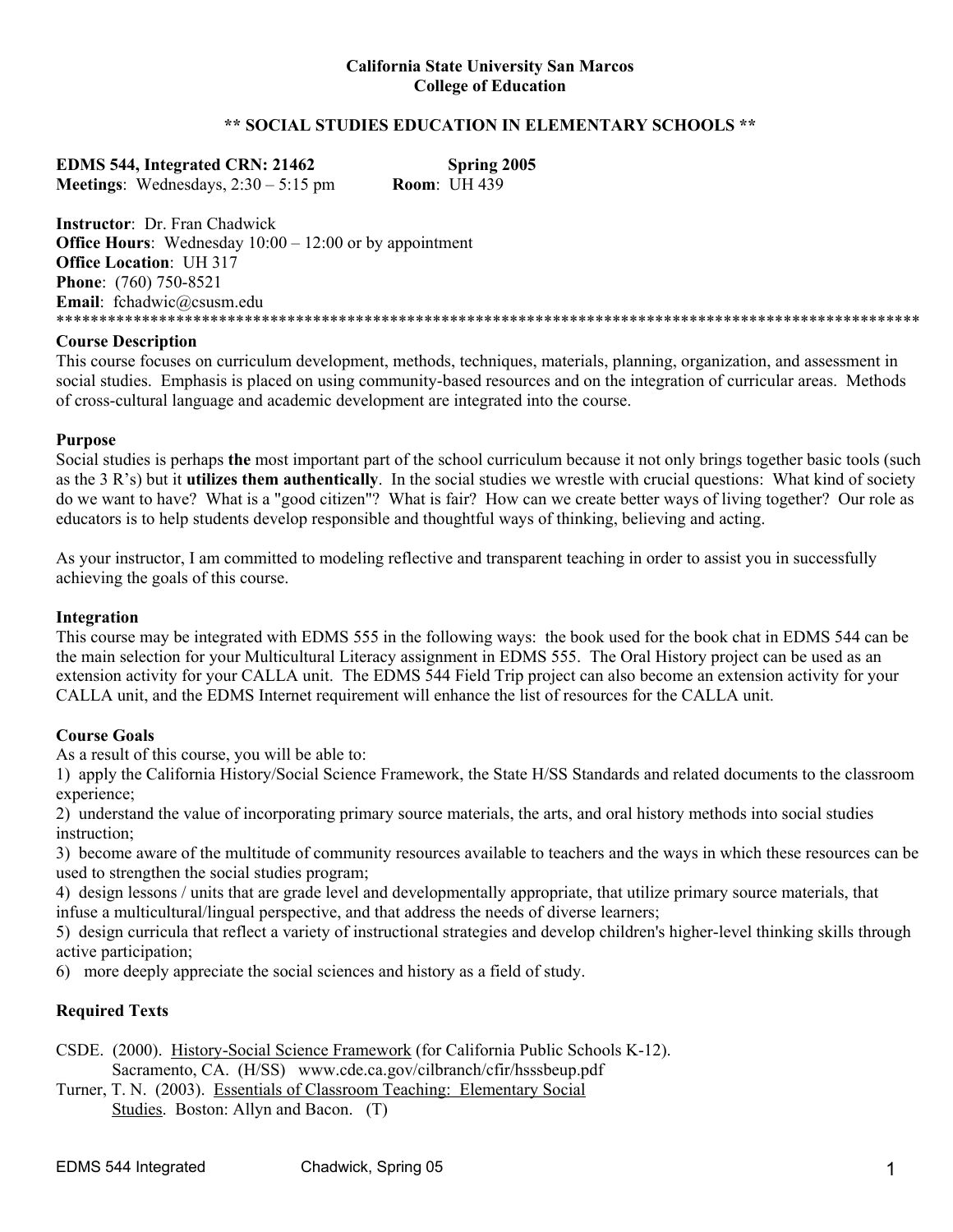*Additional readings from previously purchased, Successful Inclusive Teaching by Joyce Choate and handouts provided by the instructor will be required.* 

# **Recommended Texts**

California Geographic Alliance-North (2000). California Atlas. George Cram Company, Inc. (CA)

#### **Professionalism/Dispositions**

Because this course is part of an accredited program that leads to professional certification, students are expected to demonstrate behavior consistent with a professional career. Lack of professionalism in any of the following areas will alter the final grade:

1. Attend all class meetings. Due to the dynamic and interactive nature of courses in the College of Education, all students are expected to attend all classes and participate actively. Absences and late arrivals/early departures will affect the final grade. At a minimum, students must attend more than 80% of class time, or s/he may not receive a passing grade for the course at the discretion of the instructor. Individual instructors may adopt more stringent attendance requirements. Should the student have extenuating circumstances, s/he should contact the instructor as soon as possible.

For this class, if you are absent 2 days, your highest possible grade is a B. If you are absent more than 2 days, your highest possible grade is a C, which means that you will not pass the course. Late arrivals and early departures will affect your final grade. Absences do not change assignment due dates. Late assignments will receive a reduction in points for each day late. Notify instructor in writing (email) as soon as possible if you are absent or know in advance that you will not be attending class.

2. Interact professionally and collaborate responsibly with your colleagues and professor. Teacher education is a professional preparation program and students will be expected to adhere to standards of dependability, and academic honesty. Prepare carefully for class, and be ready to discuss readings and assignments thoughtfully.

3. Each written assignment is expected to have a clear organizational presentation and be free of grammar, punctuation and spelling errors. There will be a reduction in points for grammar, punctuation and spelling errors.

4. Complete all assignments on time. Late assignments will receive a 20% reduction in points for each day late. Occasionally a student may be asked to revise an assignment. If so, the revised work must be submitted no later than one week after it was returned and may not be eligible for full credit. If you are absent when an assignment is due, you may submit the work via email (except for Physical Model) so that it is not counted late. Please request return receipt from your toolbar when submitting an assignment via email due to absence. Receipt of the assignment will be returned by the instructor if this option is utilized when email is sent by student.

#### **University Writing Requirement**

Every course at CSUSM must have a writing requirement of at least 2500 words. In EDMS 544, the Field Trip Project, Oral History Project, Unit Plan, Mock Interview, and Literature Connection will collectively contain a minimum of 2500 words.

#### **California Commission on Teacher Credentialing**

**Standards Alignment:** 

The course objectives, assignments, and assessments have been aligned with the CTC standards for the Multiple Subjects Credential. Be sure to incorporate artifacts from this class into your final comprehensive portfolio.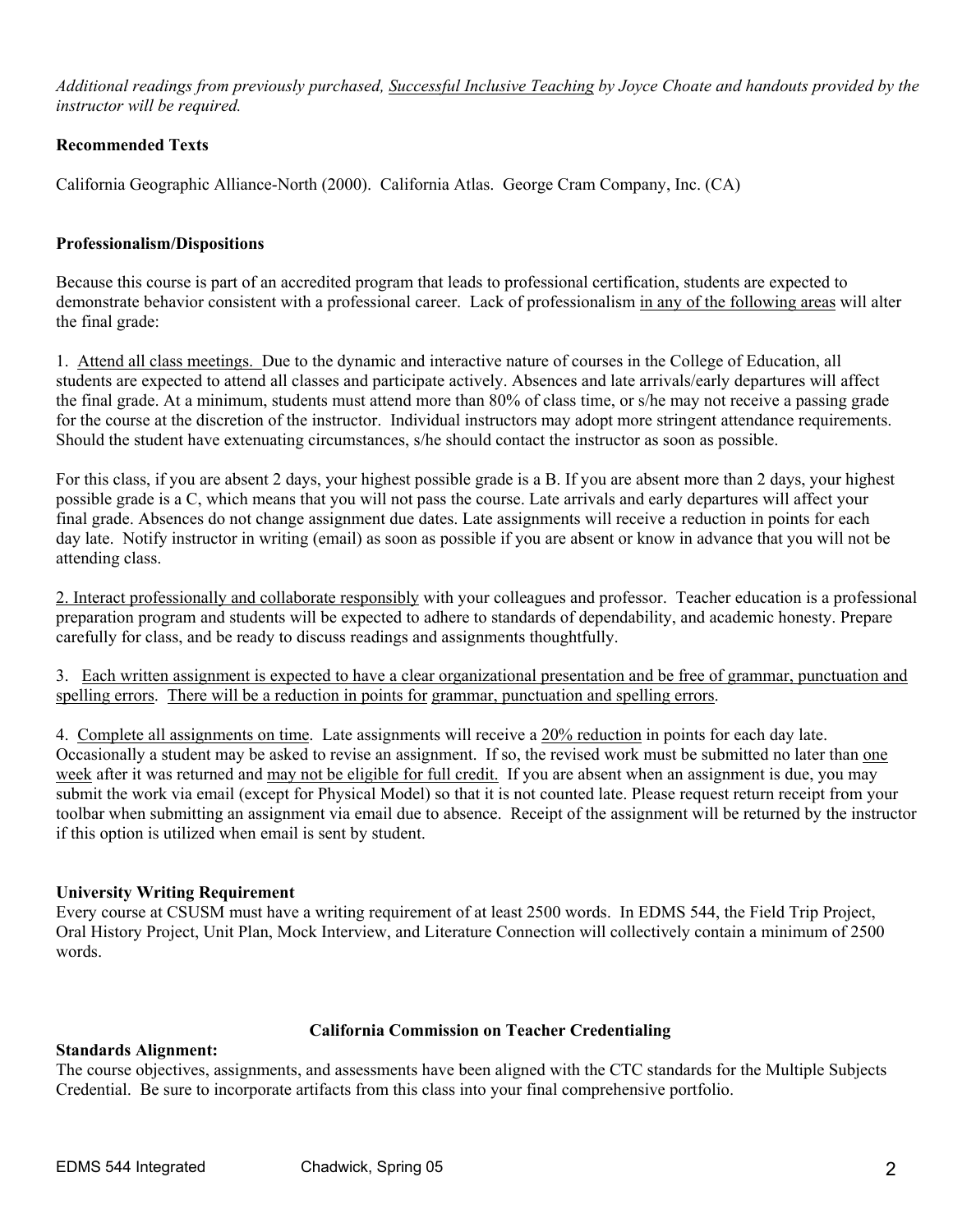## **Teacher Performance Expectation Competencies (TPE)**

The course objectives, assignments, and assessments have been aligned with the CTC standards for the Multiple Subject Credential. This course is designed to help those seeking a California teaching credential to develop the skills, knowledge and attitudes necessary to assist schools and districts in implementing effective programs for all students. The successful candidate will be able to merge theory and practice in order to realize a comprehensive and extensive educational program for all students. You will be required to formally address the following TPE's in this course:

## **TPE #1A: Subject Specific Pedagogical Skills for History/Social Science**

During interrelated activities in program coursework and fieldwork, MS candidates learn to:

- teach state-adopted academic content standards for students in H/SS while helping students to learn and use basic analysis skills;
- enrich the study of social studies by drawing on social science concepts, case studies and cross-cultural activities;
- incorporate basic critical thinking skills and study skills into content-based instruction; and
- utilize active forms of social studies learning, including simulations, debates, research activities and cooperative projects.

MS candidates begin to interrelate ideas and information within and across history/social science and other subject areas.

EDMS 544 will also take primary responsibility for addressing the content of TPE 11.

## **TPE #11: The Social Environment**

Candidates for a Teaching Credential develop and maintain clear expectations for academic and social behavior. The candidates promote student effort and engagement and create a positive climate for learning. They know how to write and implement a student discipline plan. They know how to establish rapport with all students and their families for supporting academic and personal success through caring, respect, and fairness. Candidates respond appropriately to sensitive issues and classroom discussions. They help students learn to work responsibly with others and independently. Based on observations of students and consultation with other teachers, the candidate recognizes how well the social environment maximizes academic achievement for all students and makes necessary changes.

# **CLAD Competencies** supported by this course:

Part 3: Culture and Cultural Diversity

- I.D. Physical geography and its effects on culture
- II.A What teachers should learn about their students II.B. How teachers can learn about their students
- II.C. How teachers can use what they learn about their students (culturally responsive pedagogy)
- 
- IV.A. Historical perspectives IV.B. Demography
- IV.C. Migration and Immigration
- I.A. Definitions of culture I.C. Intragroup differences
	-
	-

III.A. Concepts of cultural contact III.D. Strategies for conflict resolution

The Teacher Performance Expectations and CLAD Competencies identified above are addressed in EDMS 544 through class discussions, activities, oral/visual presentations, and written assignments.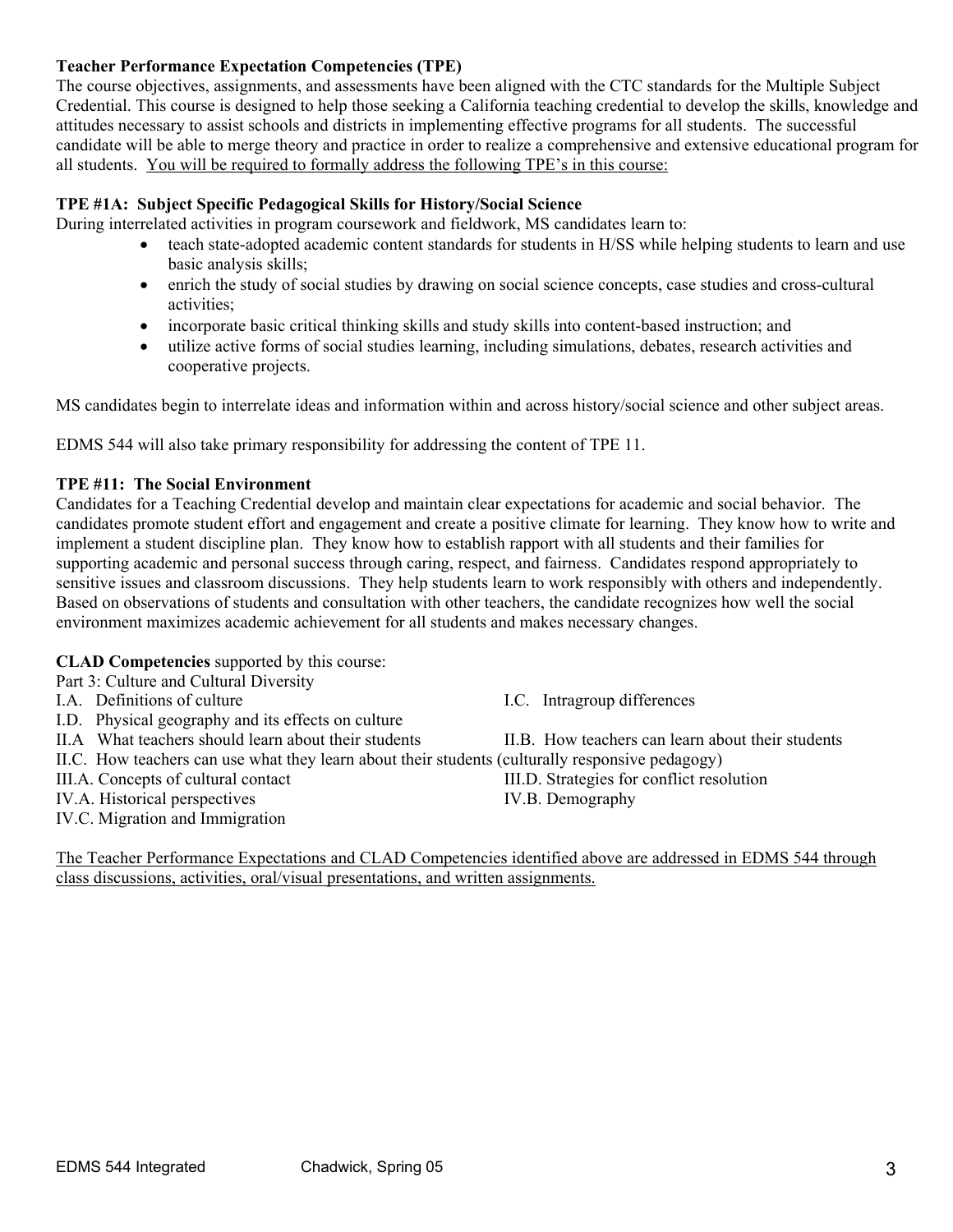# **ASSIGNMENTS**

*Detailed instructions and rubrics for some course assignments will be handed out in class.* 

## *Reading Response Journal 15%*

The assigned readings provide an important foundation for your increasing understanding of how to effectively teach social studies. To aid you in remembering the readings, and assist you with meaningful class participation, you are asked to respond to each reading assignment by coming to class with an entry in your reading response journal (Blue Book) summarizing key points from the assigned reading for that day. Response journals will be checked randomly and may be collected at the professor's discretion. Response journals may also be referenced by you to answer open-ended prompts about assigned readings. Please structure each page with:

(1) reading identification (T:8, for example),

(2) key points from the reading (you may include graphics),

(3) a paragraph toward the bottom that connects the reading to your perspectives/ experience,

(4) one question that the reading assignment prompts you to ask after thinking deeper about the issue.

# *Finding the Social Studies in You! A Physical Model Pass/Fail*

Have you ever tried to explain who you are through six of the social studies disciplines? For this assignment you will reintroduce yourself to a group in our class by creating a physical model that illustrates aspects of you through each of the disciplines. You may use photographs, drawings, cutouts, objects, your imagination, etc. This activity models a way to engage your students, and will demonstrate your awareness of the disciplines. Aim to present for 4-5 minutes.

# **The following assignments will link together and create a well-developed social studies unit plan:**

# *Literature Connection 15%*

A wealth of children's literature exists that strongly supports the state standards for teaching social studies. This assignment will serve as the introduction to your unit. You will select *one children's literature book* appropriate for the grade level unit you will be developing. You will be required to present your book and explain how it can be used to advance children's thinking about the key social studies concept and provide a "hook" for the unit you will be developing. Your handout will include a lesson plan that incorporates your book. (more details to come)

In this assignment you will explore and share information about a field trip site in San Diego County. By designing a variety of pre, during, and post-trip teaching activities, you will be able to plan an educational (rather than purely recreational) field trip to enhance understandings within your unit (more details to come).

# *Oral History Project*

 *20%* Collecting oral histories is an exciting way to help children understand that "history" is found all around us and is continually created. In this project, you will conduct an oral history interview about a topic that relates to your social studies unit. In addition, you will describe an oral history project for your students that addresses the essential questions of your unit.

To support your own interview, you will bring to class on the designated day a primary source object (artifact, document, photographs, etc.) of significance to the person/topic of the interview. We will then create a "classroom museum".

*Community Resource / Field Trip Project 25%*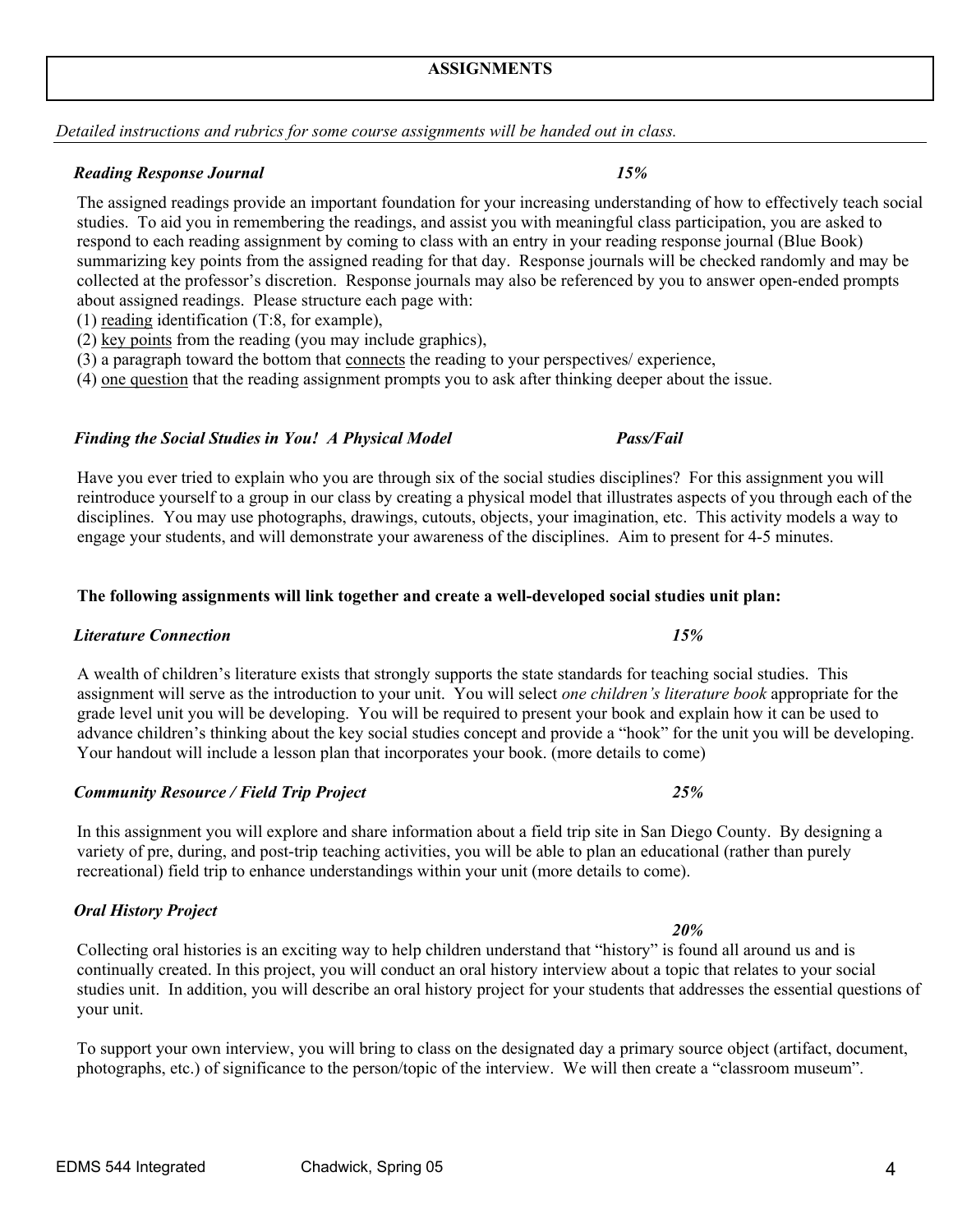#### *Mock Interview Assignment 10%*

Imagine you are at a job interview and were just asked: "How will you teach social studies in your classroom?" Knowing how to teach and structure learning in social studies, and then being able to express your understanding, can be two different abilities. In order to help you eloquently articulate the knowledge you have gained through this course, as well as enhance your educational philosophy, you will participate in a mock interview. Be prepared to describe at least five (5) of the most important concepts or ideas you have learned in EDMS 544. It is suggested that you have quotes from the reading to support your responses.

## *Anticipated Schedule including due dates for assignments will be available first class session*

## **Assignments & Participation Percentage**

| Unit Plan                    | P/F |
|------------------------------|-----|
| Professionalism/TPE 11       | 15% |
| Reading Response Journal     | 15% |
| Self Model                   | P/F |
| <b>Literature Connection</b> | 15% |
| Community Field Trip         | 25% |
| Oral History Project         | 20% |
| Mock Interview               | 10% |

## **Grading Scale:**

Assignments will be scored (1-4), using rubrics listing specific criteria to be addressed. Rubrics will be sent to students with each assignment. Assignments are weighted as listed above.

## **Exemplary "A" Students**

1. Demonstrate serious commitment to their learning, making full use of the learning opportunities available and searching out the implications of their learning for future use.

2. Complete all assignments thoroughly and thoughtfully toward the goal of developing an in-depth social studies unit, receiving 3.5-4.0 averages on all assignments.

3. Make insightful connections between all assignments and their developing overall understanding of social studies concepts; they continually question and examine assumptions in a genuine spirit of inquiry.

4. Students show a high level of achievement of course goals.

# **"B" Students**

1. Simply comply with the course requirements and expectations.

2. Complete all assignments, usually thoroughly and thoughtfully, receiving 2.7 -3.4 average on all assignments.

3. Usually connect assignments to their developing overall understanding of social studies concepts; may be satisfied with accepting their learning as it is received without deeply examining assumptions or seeking a higher level of understanding of the implications.

4. Students show reasonable achievement of course goals.

# **"C" Students**

1. Demonstrate an inconsistent level of compliance to course requirements and expectations.

2. Complete all assignments with limited thoroughness and thoughtfulness, receiving 1.7-2.6 average on all assignments.

3. Make limited connections between assignments and their developing overall understanding of social studies concepts; may not be open to examining assumptions or implications and may actually dismiss the importance of the understanding of social studies concepts.

4. Attempt, but show limited progress in achieving course goals.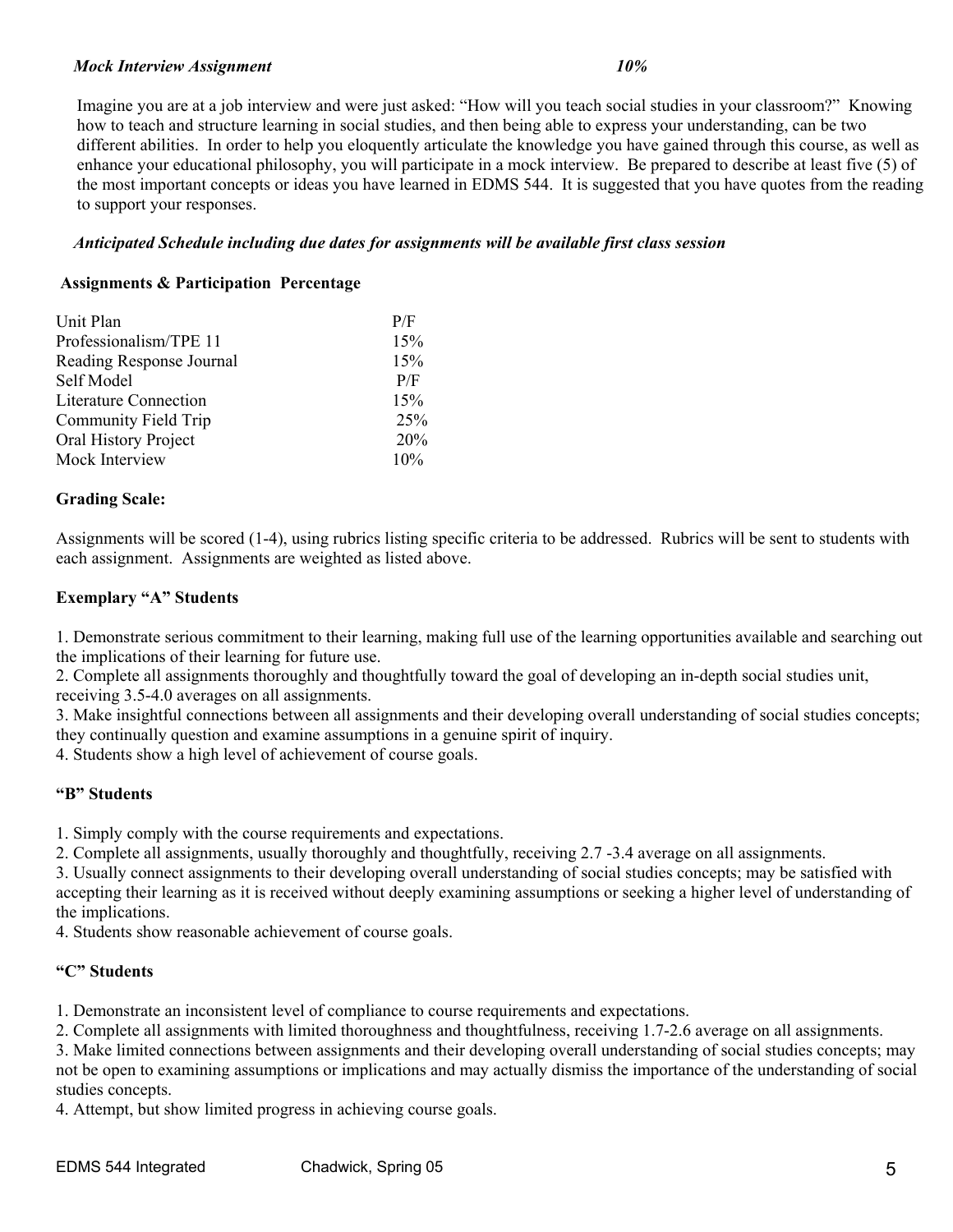#### California State University San Marcos COLLEGE OF EDUCATION

## **Mission Statement**

The mission of the College of Education Community is to collaboratively transform public education by preparing thoughtful educators and advancing professional practices. We are committed to diversity, educational equity, and social justice, exemplified through reflective teaching, life-long learning, innovative research, and ongoing service. Our practices demonstrate a commitment to student-centered education, diversity, collaboration, professionalism, and shared governance.

*(adopted by COE Governance Community October, 1997)*

#### **Attendance Policy**

Due to the dynamic and interactive nature of courses in the College of Education, all students are expected to attend all classes and participate actively. At a minimum, students must attend more than 80% of class time, or s/he **may not receive a passing grade** for the course at the discretion of the instructor. Individual instructors may adopt more stringent attendance requirements. Should the student have extenuating circumstances, s/he should contact the instructor as soon as possible. *(Approved: 12/19/97)* 

#### **Authorization to Teach English Learners**

This credential program has been specifically designed to prepare teachers for the diversity of languages often encountered in California public school classrooms. The authorization to teach English learners is met through the infusion of content and experiences within the credential program, as well as additional coursework. Students successfully completing this program receive a credential with authorization to teach English learners.

*(Approved by CCTC in SB 2042 Program Standards, August 02)*

#### **Students with Disabilities Requiring Reasonable Accommodations**

Students must be approved for services by providing appropriate and recent documentation to the Office of Disable Student Services (DSS). This office is located in Craven Hall 5205, and can be contacted by phone at (760) 750-4905, or TTY (760) 750-4909. Students authorized by DSS to receive reasonable accommodations should meet with their instructor during office hours or, in order to ensure confidentiality, in a more private setting.

#### **CSUSM Academic Honesty Policy**

other sources must have appropriate references to the original sources. Any quoted material should give credit to the source "Students will be expected to adhere to standards of academic honesty and integrity, as outlined in the Student Academic Honesty Policy. All written work and oral assignments must be original work. All ideas/materials that are borrowed from and be punctuated with quotation marks.

Students are responsible for honest completion of their work including examinations. There will be no tolerance for infractions. If you believe there has been an infraction by someone in the class, please bring it to the instructor's attention. The instructor reserves the right to discipline any student for academic dishonesty in accordance with the general rules and regulations of the university. Disciplinary action may include the lowering of grades and/or the assignment of a failing grade for an exam, assignment, or the class as a whole."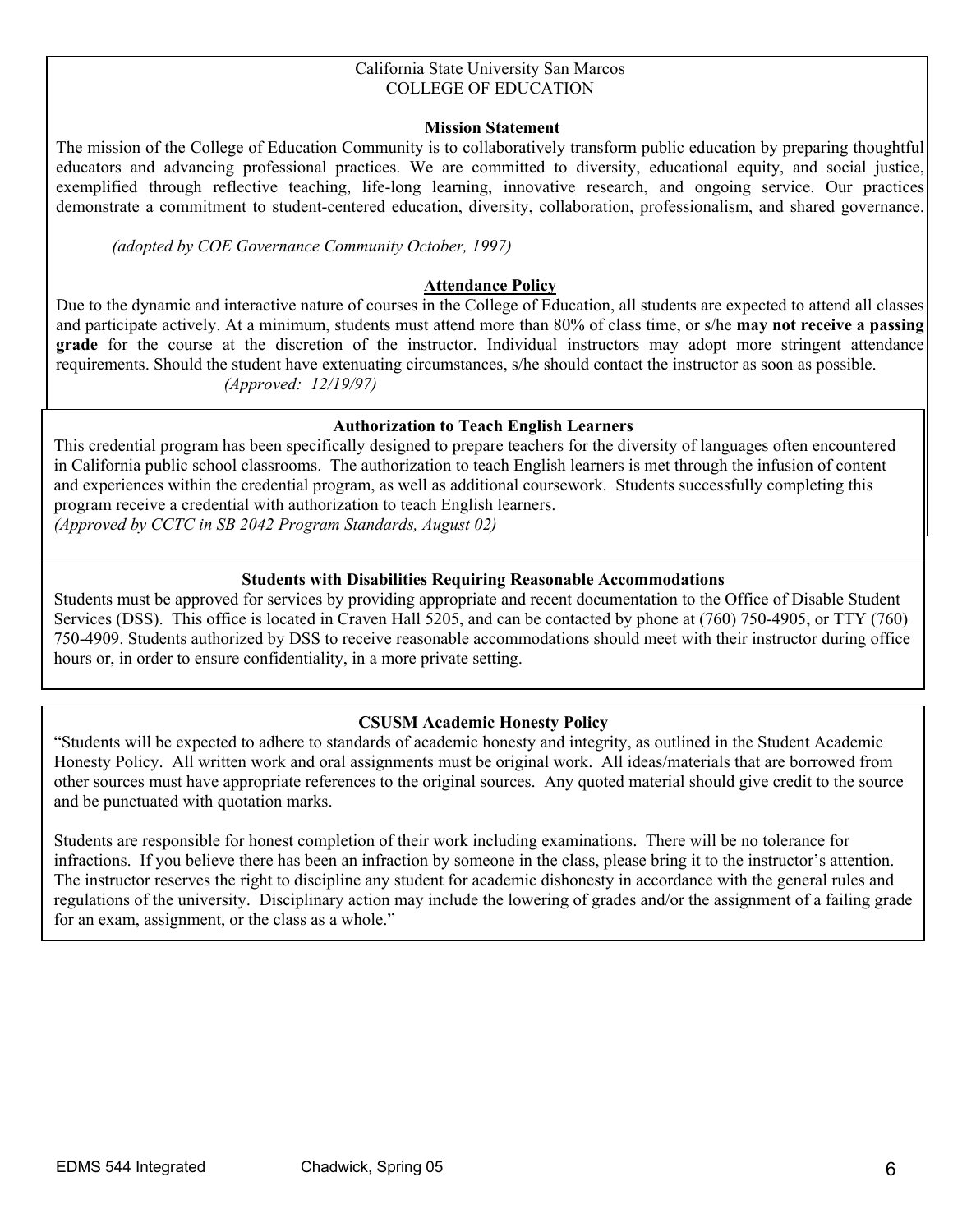| PART 1:                                          | PART 2:                                   | PART 3:                                         |
|--------------------------------------------------|-------------------------------------------|-------------------------------------------------|
| <b>LANGUAGE STRUCTURE AND</b>                    | <b>METHODOLOGY</b>                        | <b>CULTURE AND</b>                              |
| FIRST- AND SECOND-LANGUAGE                       | OF BILINGUAL, ENGLISH                     | <b>CULTURAL DIVERSITY</b>                       |
| <b>DEVELOPMENT</b>                               | LANGUAGE DEVELOPMENT,                     |                                                 |
|                                                  | AND CONTENT INSTRUCTION                   |                                                 |
|                                                  |                                           |                                                 |
| I. Language Structure and Use:                   | I. Theories and Methods of                |                                                 |
| <b>Universals and Differences</b>                | <b>Bilingual Education</b>                | <b>I. The Nature of Culture</b>                 |
| (including the structure of English)             |                                           |                                                 |
| A. The sound systems of language                 | A. Foundations                            | A. Definitions of culture                       |
|                                                  |                                           |                                                 |
| (phonology)                                      |                                           |                                                 |
| <b>B.</b> Word formation (morphology)            | <b>B.</b> Organizational models: What     | <b>B.</b> Perceptions of culture                |
|                                                  | works for whom?                           |                                                 |
| C. Syntax                                        | C. Instructional strategies               | C. Intra-group differences (e.g.,               |
|                                                  |                                           | ethnicity, race, generations, and               |
|                                                  |                                           | micro-cultures)                                 |
|                                                  |                                           |                                                 |
| <b>D.</b> Word meaning (semantics)               | II. Theories and Methods for              | D. Physical geography and its effects           |
|                                                  | <b>Instruction In and Through English</b> | on culture                                      |
|                                                  | A. Teacher delivery for both English      |                                                 |
| E. Language in context                           | language development and content          | E. Cultural congruence                          |
|                                                  | instruction                               |                                                 |
|                                                  |                                           |                                                 |
| F. Written discourse                             | <b>B.</b> Approaches with a focus on      | II. Manifestations of Culture:                  |
|                                                  | English language development              | <b>Learning About Students</b>                  |
| G. Oral discourse                                | C. Approaches with a focus on             | A. What teachers should learn about             |
|                                                  | content area instruction (specially       | their students                                  |
|                                                  | designed academic instruction             |                                                 |
|                                                  |                                           |                                                 |
|                                                  | delivered in English)                     |                                                 |
| H. Nonverbal communication                       |                                           | <b>B.</b> How teachers can learn about their    |
|                                                  | <b>D.</b> Working with paraprofessionals  | students                                        |
| I. Language Change                               |                                           | C. How teachers can use what they               |
|                                                  |                                           | learn about their students (culturally          |
|                                                  |                                           | responsive pedagogy)                            |
|                                                  |                                           |                                                 |
| II. Theories and Factors in First- and           | <b>III.</b> Language and Content Area     |                                                 |
| <b>Second-Language Development</b>               | <b>Assessment</b>                         | <b>III. Cultural Contact</b>                    |
| A. Historical and current theories and           |                                           |                                                 |
| models of language analysis that have            | A. Purpose                                | A. Concepts of cultural contact                 |
|                                                  |                                           |                                                 |
| implications for second-language                 |                                           |                                                 |
| development and pedagogy                         |                                           |                                                 |
| <b>B.</b> Psychological factors affecting first- | <b>B.</b> Methods                         | <b>B.</b> Stages of individual cultural contact |
| and second-language development                  |                                           |                                                 |
| C. Socio-cultural factors affecting first-       | C. State mandates                         | C. The dynamics of prejudice                    |
| and second-language development                  |                                           |                                                 |
|                                                  | D. Limitations of assessment              |                                                 |
| D. Pedagogical factors affecting first-          |                                           | D. Strategies for conflict resolution           |
| and second-language development                  |                                           |                                                 |
| E. Political factors affecting first- and        | E. Technical concepts                     |                                                 |
| second-language development                      |                                           | IV. Cultural Diversity in U.S. and              |
|                                                  |                                           | CA.                                             |
|                                                  |                                           |                                                 |
|                                                  |                                           | A. Historical perspectives                      |
|                                                  |                                           |                                                 |
|                                                  |                                           | <b>B.</b> Demography                            |
|                                                  |                                           |                                                 |
|                                                  |                                           | C. Migration and immigration                    |
|                                                  |                                           |                                                 |
| $\Box$ MAC $EAA$ Intograted                      | Chadwick Corina OE                        |                                                 |